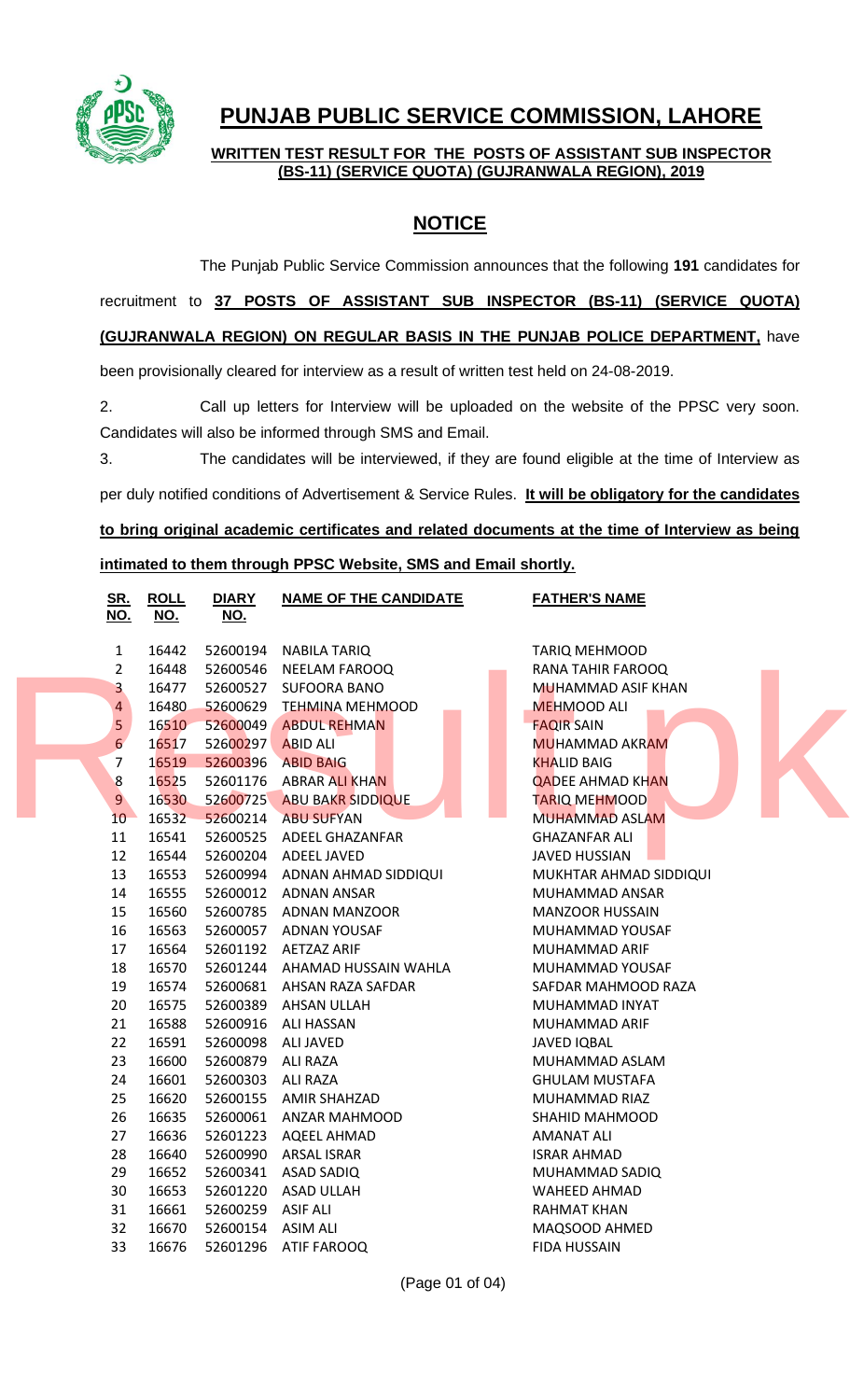| 34 | 16683 |          | 52600746 AURANG ZEB           | MUHAMMAD WALYAT        |
|----|-------|----------|-------------------------------|------------------------|
| 35 | 16684 |          | 52600201 AURANGZAIB           | MUHAMMAD ISHAQUE       |
| 36 | 16686 |          | 52600116 AWAIS QARNI          | MUHAMMAD NAZIR         |
| 37 | 16687 |          | 52600280 AWAIS SAEED          | MUHAMMAD SAEED         |
| 38 | 16691 |          | 52600336 AZEEM ASGHAR         | MUHAMMAD ASGHAR        |
| 39 | 16693 | 52600582 | AZHAN ASAD                    | MUHAMMAD RAFIQUE       |
| 40 | 16697 |          | 52600136 AZHAR SOHAIL         |                        |
|    |       |          |                               | <b>MAZHAR HUSSAIN</b>  |
| 41 | 16699 |          | 52600159 AZIZ UR RAHMAN       | KHUSHI MUHAMMAD        |
| 42 | 16706 | 52600029 | <b>BAHADUR ALI</b>            | ZAKIR ALI              |
| 43 | 16709 | 52600978 | BELAL MUSTAFA                 | <b>GHULAM MUSTAFA</b>  |
| 44 | 16714 | 52600772 | BILAL AHMAD MUGHAL            | MAQSOOD AHMAD MUGHAL   |
| 45 | 16719 | 52601097 | <b>BILAL NAZIR</b>            | NAZIR AHMED            |
| 46 | 16731 | 52600847 | EJAZ AHMAD                    | AHSAN AHMAD            |
| 47 | 16737 | 52600604 | FAISAL ARSHAD                 | MUHAMMAD ARSHAD        |
| 48 | 16738 | 52600308 | FAISAL ASHRAF                 | MUHAMMAD ASHRAF        |
| 49 | 16749 |          | 52600008 FAKHAR HUSSNAIN      | MUHAMMAD ASLAM         |
| 50 | 16755 |          | 52600286 FARHAN IJAZ          | <b>IJAZ AHMAD</b>      |
| 51 | 16762 |          | 52600698 FIAZ AHMAD           | NAZIR AHMAD            |
| 52 | 16765 |          | 52601142 GHAYYUR HUSSAIN SHAH | ALI HASSAN SHAH        |
| 53 | 16766 |          | 52600871 GHAZANFAR SHAHZAD    | MUHAMMAD MUSHTAQ       |
| 54 | 16767 |          | 52600042 GHULAM ABBAS         | IQBAL HUSSAIN BAJWA    |
| 55 | 16784 | 52600229 | GULSHAD AHMAD                 | <b>MEHDI KHAN</b>      |
| 56 | 16788 | 52600221 | HAFIZ ABU BAKAR SANDHU        | ALTAF ALI              |
| 57 | 16790 | 52601326 | HAFIZ HABIB ULLAH KHAN        | MUHAMMAD AKRAM KHAN    |
| 58 | 16794 |          | 52600542 HAFIZ MUHAMMAD WAQAS | MUHAMMAD FEROZ JAVED   |
| 59 | 16797 | 52600107 | HAMID ALI                     | RIAZ AHMAD             |
|    |       |          |                               |                        |
| 60 | 16798 | 52600040 | HAMID NASIR CHEEMA            | MUHAMMAD NAWAZ CHEEMA  |
| 61 | 16804 | 52600907 | <b>HASSAN ALI</b>             | AMANAT ALI BAJWA       |
| 62 | 16806 | 52600827 | HASSAN RAZA                   | ANWAR ALI              |
| 63 | 16807 | 52600447 | HASSAN ZAIB AFZAL             | MUHAMMAD AFZAL         |
| 64 | 16809 | 52600818 | HMAAD RAZA                    | SHOUKAT HAYAT          |
| 65 | 16819 | 52600069 | IJAZ AHMAD                    | <b>MUHAMMAD ALI</b>    |
| 66 | 16826 |          | 52600255 IMRAN KHAN           | <b>MUHAMMAD SALEEM</b> |
| 67 |       |          | 16828 52600305 IMRAN SHAFQAT  | MUHAMMAD SHAFQAT       |
| 68 | 16841 | 52600754 | <b>ISMAT ULLAH</b>            | <b>HASSAN MUHAMMAD</b> |
| 69 | 16843 |          | 52601270 ITZAZ SHABEER        | <b>GHULAM SHABEER</b>  |
| 70 | 16853 | 52600792 | <b>JAMSHED ALI</b>            | <b>FALAKSHER</b>       |
| 71 | 16859 |          | 52600299 JAVID IQBAL          | <b>MUHAMMAD IQBAL</b>  |
| 72 | 16872 | 52600361 | <b>KASHIF JAMIL</b>           | JAMIL SABIR            |
| 73 | 16878 | 52600398 | KHALIL AMJAD                  | MUHAMMAD HANIF         |
| 74 | 16880 | 52600302 | KHAN SIKANDAR KHAN            | <b>KARAMAT HUSSAIN</b> |
| 75 | 16881 | 52601227 | <b>KHAWAR ABBAS</b>           | <b>KHALID HUSSAIN</b>  |
| 76 | 16885 | 52600140 | KHURAM ABBAS                  | <b>BASHIR AHMAD</b>    |
| 77 | 16889 | 52600753 | KHURRAM RAZA                  | ALLAH DITTA            |
| 78 | 16891 | 52600372 | KHURRAM SHAHZAD               | MUHAMMAD NAWAZ         |
| 79 | 16904 | 52600475 | M.ASIF                        | ASGHAR ALI             |
| 80 | 16910 | 52600321 | MAQSOOD AHMED                 | ABRAR AHMED            |
| 81 | 16918 | 52600053 | MIRZA MUDASSAR BAIG           | <b>GHAZANFAR BAIG</b>  |
| 82 | 16920 | 52600685 | MOHAMMAD KASHIF MEER          | MEER MOHAMMAD ZULKIFAL |
| 83 | 16943 | 52600082 | MUBASHIR FAROOQ               | MUHAMMAD BOOTA         |
| 84 | 16952 | 52600572 | MUDASSAR RUSOOL               | <b>GHULAM RUSOOL</b>   |
| 85 | 16954 | 52601071 | <b>MUDASSIR HUSSAIN</b>       | MUZAFFAR HUSSAIN       |
| 86 | 16955 | 52601052 | <b>MUDASSIR MAJEED</b>        | <b>ABDUL MAJEED</b>    |
| 87 | 16956 | 52600001 | MUDDASAR IQBAL                |                        |
|    |       |          |                               | <b>BATI KHAN</b>       |
| 88 | 16959 | 52600325 | MUFASSAR HUSSAIN              | <b>GHULAM MUSTAFA</b>  |
| 89 | 16968 | 52601007 | MUHAMMAD ABRAR                | MUHAMMAD SIDDIQUE      |
| 90 | 16970 | 52600699 | MUHAMMAD ABUBAKAR SIDDIQ      | MUHAMMAD IBRAHEEM      |
| 91 | 16973 | 52600031 | MUHAMMAD ADNAN                | MUHAMMAD PERVAIZ       |
| 92 | 16974 | 52600457 | MUHAMMAD ADNAN ISLAM          | MUHAMMAD ISLAM         |
| 93 | 16986 | 52600984 | MUHAMMAD AKMAL                | MUHAMMAD SHAREEF       |
| 94 | 17001 | 52600686 | MUHAMMAD AQEEL SARWAR         | MUHAMMAD SARWAR        |
| 95 | 17014 | 52601072 | MUHAMMAD ASIF                 | AKHLAQ AHMAD           |

(Page 02 of 04)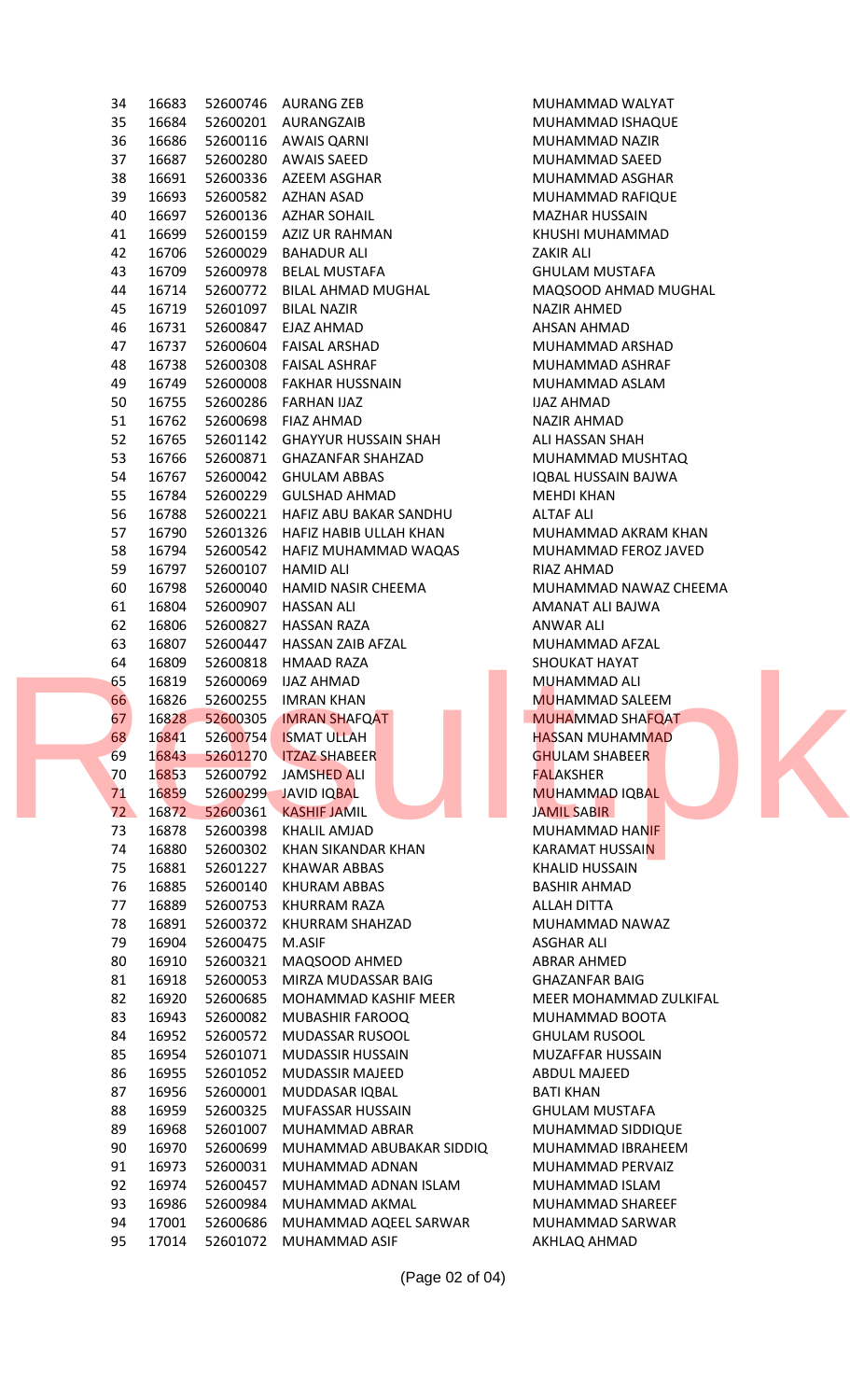| 96  | 17017 | 52600690 | MUHAMMAD ASIF TAHIR            | MUHAMMAD TAHIR MAHMOOD       |
|-----|-------|----------|--------------------------------|------------------------------|
| 97  | 17032 | 52600072 | MUHAMMAD BALAL AFZAL           | MUHAMMAD AFZAL               |
| 98  | 17034 | 52600206 | MUHAMMAD BASHARAT              | <b>ABDUL HAMID</b>           |
| 99  | 17036 | 52600628 | MUHAMMAD BILAL                 | <b>GHULAM RASOOL</b>         |
| 100 | 17038 | 52601086 | MUHAMMAD BILAL ASGHAR          | MUHAMMAD ASGHAR              |
| 101 | 17045 | 52600745 | MUHAMMAD FAISAL MUKHTAR        | <b>MUKHTAR AHMAD</b>         |
| 102 | 17066 | 52600752 | MUHAMMAD IRFAN                 | SARDAR ALI                   |
| 103 | 17076 | 52600991 | MUHAMMAD ISMAIL                | MUHAMMAD SHARIF              |
| 104 | 17084 | 52600088 | MUHAMMAD JUNAID ARIF           | MUHAMMAD ARIF                |
| 105 | 17086 | 52600919 | MUHAMMAD KAMRAN SHABBIR        | <b>ABDUL SHABBIR</b>         |
| 106 | 17089 | 52600203 | MUHAMMAD KASHIF                | FAQAR-UD-DIN                 |
| 107 | 17093 | 52600058 | MUHAMMAD LUQMAN AHSAN          | MUHAMMAD AHSAN CHEEMA        |
| 108 | 17108 | 52600538 | MUHAMMAD NOMAN JAVED           | <b>TARIQ JAVED</b>           |
|     |       |          | HASHMI                         |                              |
| 109 | 17117 | 52600778 | MUHAMMAD RAZZAQ                | MUHAMMAD YAQUB               |
| 110 | 17131 | 52600950 | MUHAMMAD SAEED                 | IRSHAD AHMAD                 |
| 111 | 17146 | 52600493 | MUHAMMAD SHAHID                | MUHAMMAD NAWAZ               |
| 112 | 17154 | 52600064 | MUHAMMAD SHAHZAD RAFIQUE       | MUHAMMAD RAFIQUE             |
| 113 | 17163 | 52600757 | MUHAMMAD SOHAIL IDREES         | MUHAMMAD IDREES              |
|     | 17165 |          |                                |                              |
| 114 |       | 52600160 | MUHAMMAD SOHAIL IQBAL          | MUHAMMAD IQBAL               |
| 115 | 17176 | 52600090 | MUHAMMAD TAZEEM KHAN           | <b>GHULAM MUHAMMAD</b>       |
| 116 | 17185 | 52600430 | MUHAMMAD USMAN                 | MUHAMMAD SULEMAN             |
| 117 | 17188 | 52600021 | MUHAMMAD USMAN                 | MUHAMMAD YOUNAS              |
| 118 | 17197 | 52600449 | MUHAMMAD WAHEED                | MUHAMMAD MUSHTAQ             |
| 119 | 17204 | 52601038 | MUHAMMAD WAQAS ALI             | MUHAMMAD AZHAR HUSSAIN       |
| 120 | 17205 | 52600653 | MUHAMMAD WAQAS UMAR            | UMAR HAYAT                   |
| 121 | 17215 | 52600187 | MUHAMMAD ZAHID MANZOOR         | <b>MANZOOR AHMAD</b>         |
| 122 | 17220 | 52600747 | MUHAMMAD ZUBAIR                | <b>ABDUL MAJEED</b>          |
| 123 | 17221 | 52600311 | MUHAMMAD ZUBAIR                | MUHAMMAD BASHIR              |
| 124 | 17228 | 52600694 | <b>MUKHTAR AHMED</b>           | <b>GULZAR AHMED</b>          |
| 125 | 17233 | 52600085 | MUSADDAQ MALIK                 | <b>WARIS ALI</b>             |
| 126 | 17245 | 52600097 | NADEEM AHMED                   | <b>ABDUL SATTAR</b>          |
| 127 | 17246 | 52600514 | NADEEM AMIN                    | <b>MUHAMMAD AMIN</b>         |
|     |       |          | 128 17251 52600834 NAEEM ANWAR | MUHAMMAD ANWAR               |
| 129 | 17257 | 52600218 | <b>NAGHMAN RIASAT</b>          | <b>RIASAT ALI</b>            |
| 130 | 17258 | 52600217 | <b>NASARULLAH KHAN</b>         | <b>MUHAMMAD ASLAM CHEEMA</b> |
| 131 | 17259 | 52600056 | NASEEM AHMED ALI               | <b>AHMED ALI</b>             |
| 132 | 17266 | 52600492 | NAVEED AHMAD                   | <b>SHAN MUHAMMAD</b>         |
| 133 | 17269 | 52600437 | <b>NAVEED AKHTAR</b>           | <b>RUKHSAR AHMED</b>         |
| 134 | 17273 | 52600256 | NISAR AHMED                    | MUHAMMAD SHARIF              |
| 135 | 17285 | 52601221 | <b>QAISER AHMED SAHI</b>       | MUHAMMAD IQBAL               |
| 136 | 17288 | 52601190 | <b>QAMAR ABBAS</b>             | <b>GHULAM ABBAS</b>          |
| 137 | 17293 | 52600973 | <b>QAMAR MAHMOOD</b>           | <b>JAVAID IQBAL</b>          |
| 138 | 17297 | 52600268 | <b>QASIM SAEED CHEEMA</b>      | SAID AHMED CHEEMA            |
| 139 | 17302 | 52600428 | RAHAT MEHMOOD                  | MUHAMMAD LIAQAT ALI          |
| 140 | 17306 | 52600906 | RAKHMAN ULLAH                  | <b>EHSAN ULLAH</b>           |
| 141 | 17313 | 52600592 | RANA UMAR FAROOQ               | MAQSOOD AHMAD                |
| 142 | 17318 | 52600197 | RASHID RIAZ                    | MUHAMMAD RIAZ MINHAS         |
| 143 | 17327 | 52600716 | RIZWAN AKRAM                   | MUHAMMAD AKRAM               |
| 144 | 17329 | 52600569 | RIZWAN ARSHAD                  | MUHAMMAD ARSHAD              |
| 145 | 17333 | 52601307 | RIZWAN QAYYUM                  | ABDUL QAYYUM                 |
| 146 | 17335 | 52600188 | RIZWAN SHAHID                  | <b>IHSAN ULLAH</b>           |
| 147 | 17337 | 52601315 | RIZWAN YOUSAF                  | MUHAMMAD YOUSAF              |
| 148 | 17355 | 52601016 | SAJJAD AHMAD                   | MUHAMMAD ASHRAF              |
| 149 | 17357 | 52601099 | SAJJAD AHMAD                   | <b>FAIZ MUHAMMAD</b>         |
| 150 | 17368 | 52600743 | SAMI ULLAH KHAN                | KALEEM ULLAH KHAN            |
| 151 | 17390 | 52600063 | SHAFAAQAT ALI                  | RIYASAT ALI                  |
| 152 | 17391 | 52600018 | SHAFAAT HUSSAIN                | <b>GHULAM HUSSAIN</b>        |
| 153 | 17396 | 52601185 | SHAHBAZ AHMAD                  | MUHAMAMD INAYAT              |
| 154 | 17407 | 52600588 | SHAHID MEHMOOD                 | SARDAR KHAN                  |
| 155 | 17413 | 52600348 | <b>SHAHID RAFIQUE</b>          | MUHAMMAD RAFIQUE             |
| 156 | 17420 | 52600486 | SHAKEEL AHMAD                  | M. TUFAIL                    |
|     |       |          |                                |                              |

(Page 03 of 04)